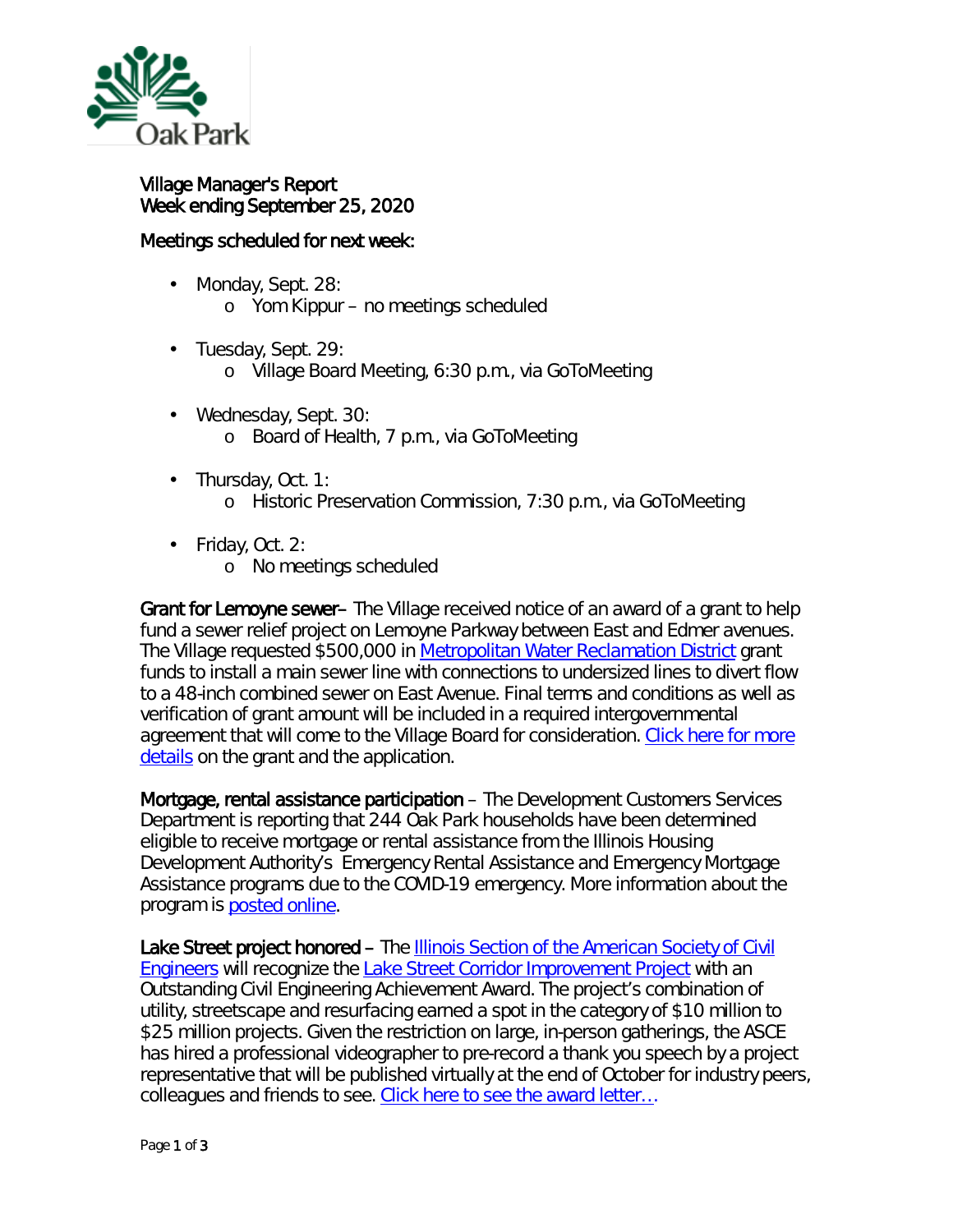Write Inn to house homeless – Housing Forward has signed a lease to make the 65room Write Inn on Oak Park Avenue a place to house clients. Beginning next week, people will begin moving into the hotel, which will replace the rotating nightly shelter system in place for 27 years in Oak Park. Officials say the new accommodations offer a safe, temporary place for people while they seek a permanent housing destination. In addition to individual rooms with beds, bathrooms and storage for personal items, food, structured programming and connection to housing resources will be available on site. More information is [posted on the Housing Forward](https://oakparkhomelessnesscoalition.cmail19.com/t/ViewEmail/y/3CB4743B20E6823B/525396ED6A28B89ED3AB5F5EEC5F0895) website. The Village of Oak Park annually supports Housing Forward with funding including a \$400,000 CDBG-CV award in June 2020 for rental, mortgage and/or utility assistance. In the fall of 2019, the Village awarded Housing Forward a \$156,188 CDBG Emergency Solutions Grant (ESG) grant.

Latest vehicle license data – Staff is reporting that 14,979 vehicle licenses had been sold through Mon., Sept. 21 with nearly three-quarters (74.2 percent) of sales through this period [via the online system.](https://oakpark.cmrpay.com/permits/login) The deadline this year was extended to Sept. 14 from the standard July 14 deadline due to the COVID-19 pandemic. A late fee will not be assessed on purchases through the end of the month.

Lake Street update - The intersection of Lake Street and Oak Park Avenue remains closed to traffic as new reinforced subgrade materials are placed between Oak Park and Euclid avenues to make way for new electric, irrigation and other utilities. Structural soil for the new sidewalks and decorative concrete curb will follow. Crews are pouring new concrete curb between Forest to Kenilworth avenues, while electricians make utility adjustments. The final streetscape elements are being added between Harlem and Forest avenues. Updated project information is posted at [www.betterlakestreet.com](http://www.betterlakestreet.com/) and questions about specific aspects of the Lake Street improvement project may be emailed to [info@betterlakestreet.com.](mailto:info@betterlakestreet.com)

Fargo to air next week – After filming for the television [drama series Fargo](https://www.fxnetworks.com/shows/fargo) wrapped up here last month, the final season is scheduled to begin airing on Sept. 27 on the [FX network.](https://www.fxnetworks.com/) Veteran film watchers say recognizing the role our community played in a fictional film set in 1950 will be difficult, but diehard Oak Parkers are sure to be looking for visual clues that identify the iconic Oak Park home on the northeast corner of Euclid Avenue and Randolph Street where both interior and exterior filming occurred. Sightings of one of the series biggest stars, comedian Chris Rock, proved rare, but Deputy Fire Chief Scott Bartelt did capture at least one picture [of the clearly](https://www.oak-park.us/sites/default/files/456678891/rock-cropped.jpg)  [recognizable Rock.](https://www.oak-park.us/sites/default/files/456678891/rock-cropped.jpg) Community Relations Director Cedric Melton, who manages film projects for the Village, reported that the production company said Oak Park was selected to be a backdrop for the series because of its beautiful historic homes and uncomplicated film permit process.

Fiber optic ring update – Installation of conduit for the Village's new fiber optic ring is now underway on Lake Street between the main water pumping station and the Central Fire Station. Areas disturbed by the work are now being restored between Village Hall and the D97 warehouse. Crews are preparing to cross under various state-managed roads to connect previously installed conduits, before moving downtown in early October.